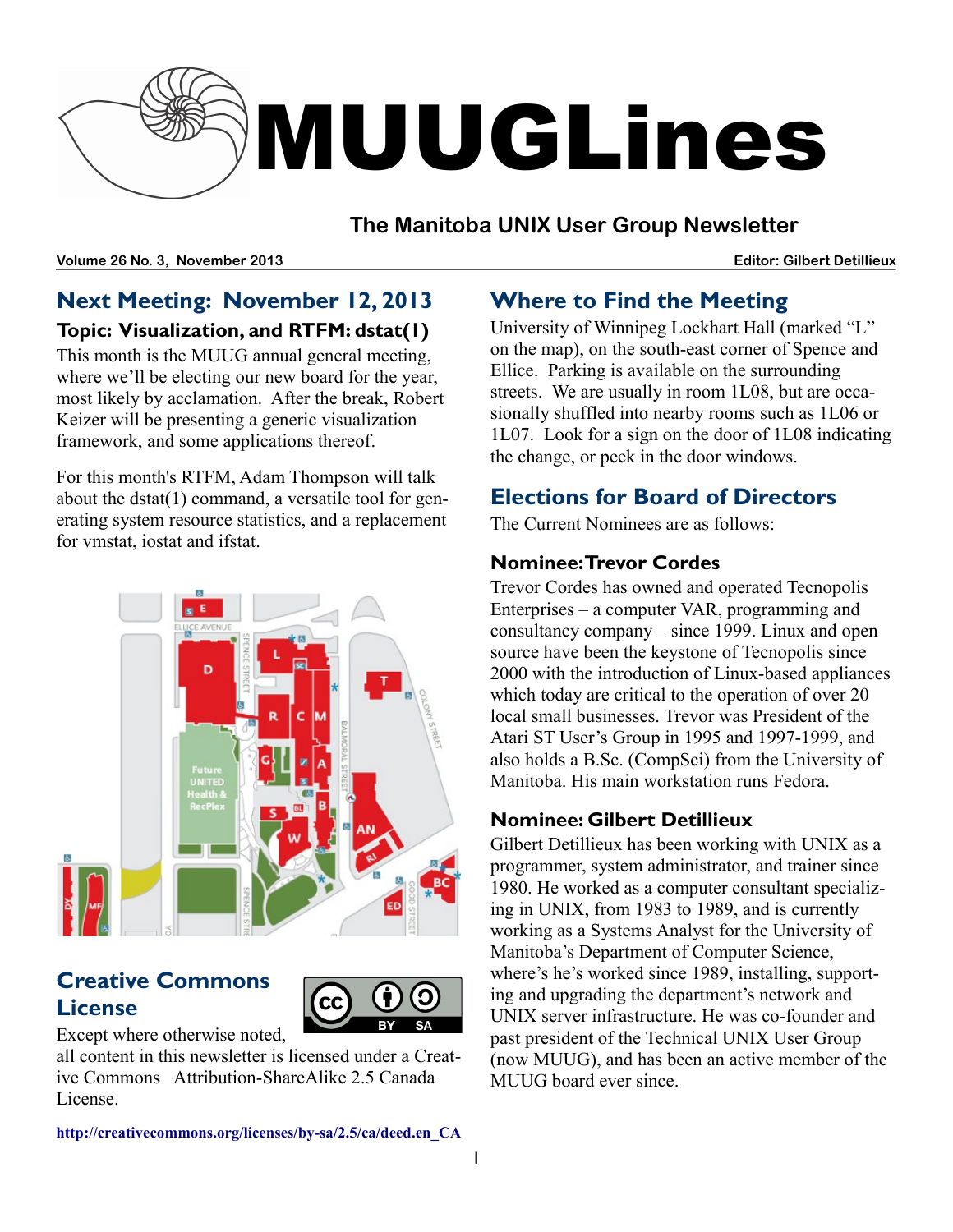#### **Nominee: Michael Doob**

Michael Doob is a member of the Mathematics Department at the University of Manitoba. He has been using UNIX since 1990, primarily as a working environment for mathematical publishing. He has been a member of MUUG for over a decade and has given a number of presentations to that group.

#### **Nominee: Robert Keizer**

Robert Keizer is a Systems Administrator and Developer. Apart from his full time position as a Systems Administrator, Robert is interested in visualization, statistical analysis, and music.

#### **Nominee: Kevin McGregor**

Kevin McGregor provides server, platform and infrastructure support in the City of Winnipeg's Information Systems Department. After having briefly used UTS on an Amdahl mainframe in university in the mid-80s, he dabbled in Coherent and then converted to Linux and OpenBSD. He has been a member of MUUG since the early 90s, edited the group's newsletter for a number of years, presented various topics at MUUG meetings and has served on the board for the majority of his membership.

#### **Nominee: Adam Thompson**

Adam has over 20 years experience in the IT field, ranging from Programmer to Network Administrator to Chief Technology Officer & VP. He first used UNIX (although he didn't know it) in 1988 while playing NetHack on the QNX BBS in Ottawa. He first ran into UNIX professionally in 1990, and started using Linux in 1991. Adam is the author of several termcap $(5)$  and terminfo $(5)$  entries, deployed the first cross-platform, public, networked instant-messaging system in Manitoba, and installed the first UnixWare system in Manitoba. He has developed several UNIX/Linux courses, and has also taught RDBMS administration. Adam has been a member of MUUG since 1995, and a board member for a decade.

#### **Nominee: Brad Vokey**

Brad Vokey is the owner of Fortress Software Inc. and the creator of the Matchmaker Fundraiser (a fundraiser that "matches up" over 1 million high school students across Canada and the U.S. during Valentine's). Brad started the company in 1985 using Apple II computers writing the original program entirely in 6502 machine language. The program migrated to 68000 machine language (on Atari ST computers) in 1986 and then eventually to C (and Atari TT computers) soon after. The original C program is still very much alive to this day and is constantly being tweaked and added to every year. Brad has served on the board of the Atari ST Users Group (STUG) until its dissolution in 2000 and has been a member of MUUG since 2006. He was first exposed to Linux in 1999 with Mandrake 6.0, uses Linux on a daily basis on his company's firewalls, and is looking forward to converting his entire office to Linux "sometime" in the future.

#### **Nominee: Wyatt Zacharias**

Wyatt Zacharias is currently a student at Red River College studying computer networking. His interests include micro controllers and robotics.

# **Print Newsletter Now Optional**

You asked for it, now you've got it! If you desire, you can now opt out of the dead-tree (paper) newsletter that MUUG mails to members every month. You will instead receive an e-mail copy of the newsletter each month. Alternatively, you can opt to receive **both** the print copy and the e-mail one. (At present we cannot opt you out of both simultaneously.)

MUUG is more than happy to continue mailing paper copies to those who prefer, but it is worth noting that a significant portion of MUUG's yearly operating budget goes towards postage.

To change your preferences, send us an e-mail to **[board@muug.mb.ca](mailto:board@muug.mb.ca)**, stating your choice (and preferred e-mail address if relevant), or come & see Trevor Cordes during the break or afterwards at any general meeting.

Current limitations in our systems mean you will receive a paper copy of the newsletter plus your renewal form (regardless of your preferences) on your membership renewal anniversary. We are working on e-mail renewal forms as a feature in the future.

# **PHP.NET Website Hacked**

On October  $24<sup>th</sup>$ , it was announced that the php.net site was attacked and used to serve JavaScript malware "to a small percentage of php.net users from the  $22<sup>nd</sup>$  to the  $24<sup>th</sup>$ ." PHP source code was not affected in any way.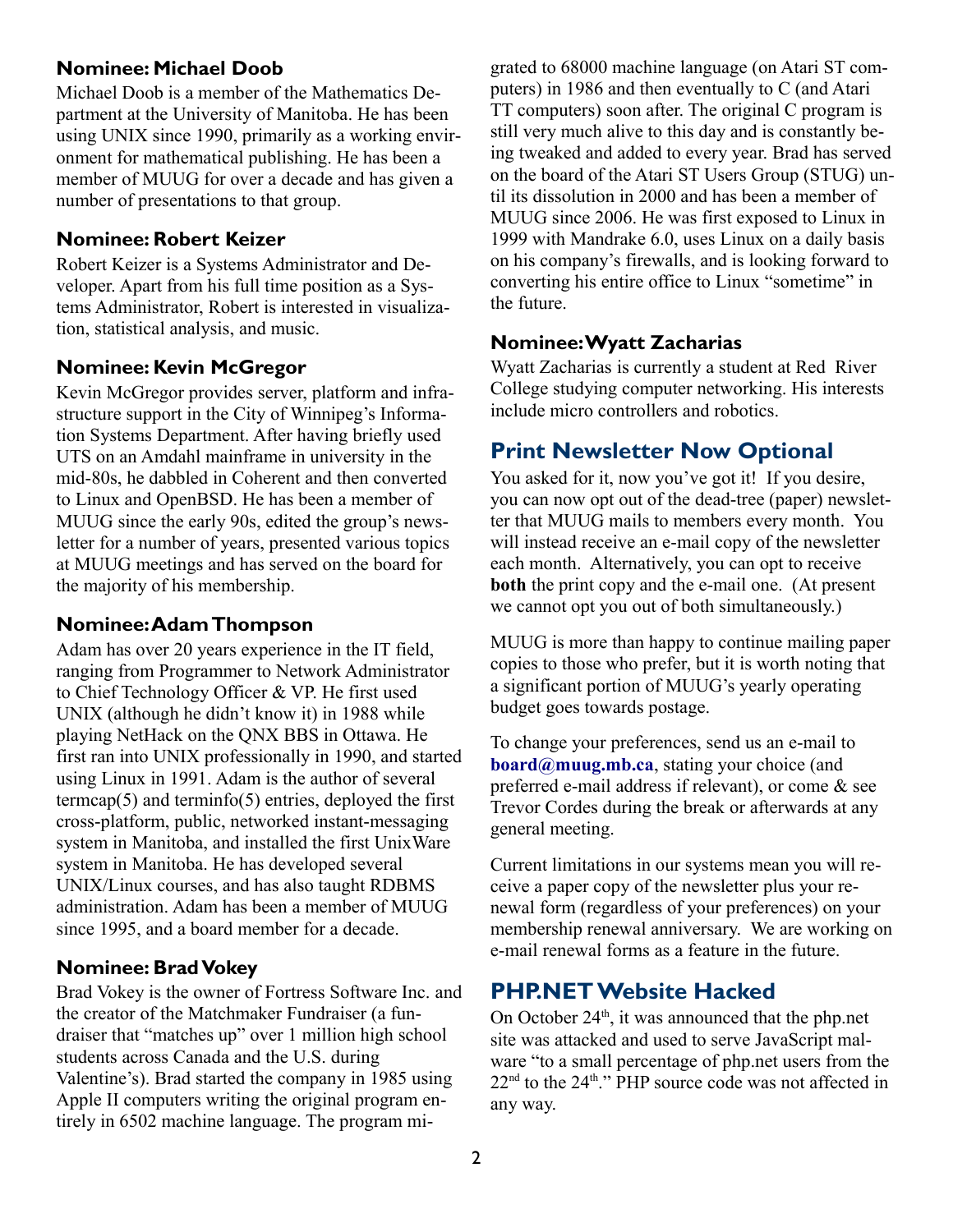As a precaution, php.net users (i.e. only those committing code to projects) will have their passwords reset.

#### **<http://php.net/archive/2013.php#id2013-10-24-2>**

# **HTML5 Flash Player (Shumway)**

In early October, Shumway was added to the Firefox codebase. Shumway is "a way to support playing Flash (SWF files) without the Adobe Flash Player." Those who've been annoyed with Flash, due to its bugs and security issues, or simply Adobe's dropped support for Linux-based systems, will see this as a cause for celebration. Shumway is still a technology experiment, though, and must be enabled manually; if successful, it may be fully integrated into future releases of Firefox.

**<http://lwn.net/Articles/569496/>**

#### **Raspberry Pi NOOBS 1.3**

This may not be news anymore, but in late September, version 1.3 of NOOBS (New Out Of Box Software) was officially released for the Raspberry Pi. This version allows you to simultaneously install several different OS'es on one SD card, and switch to a different OS at boot time. It also supports keyboard shortcuts at boot time to select video output modes.

**<http://www.raspberrypi.org/downloads>**

#### **Get a Weekly Pi Fix**

If the **[raspberrypi.org](http://raspberrypi.org/)** site isn't enough of a Pi news fix for you, there's now also a weekly e-mail newsletter you can subscribe to, called (wait for it) **[piweekly](http://piweekly.net/)**. You can browse the archive of back-issues (and find out, for example, in issue #17 that the Pencoed, Wales, factory shipped its millionth unit recently), and also subscribe to the newsletter via the web site.

#### **<http://piweekly.net/>**

#### **Ubuntu 13.10 Release**

During the  $10<sup>th</sup>$  month of 2013, the various flavours of the Ubuntu 13.10 distribution were released. Flavours of 13.10 include Kubuntu, Lubuntu, UbuntuKylin, Edubuntu, and Xubuntu.

Not to be outdone, CentOS 5.10 was released around the same time, which will only be exciting news to those who were anticipating this very minor update to the venerable, old, but still quite stable RHEL 5 clone.

#### **Fedora Switching to Python 3**

Fedora 22 (which is still a long way from being released, given that Fedora 20 is



now due for release on December  $10<sup>th</sup>$ ) will be using Python 3 as the default version for supported Pythonbased scripts and utilities. One of the implications of the change is switching from yum to DNF as the official Fedora package manager.

**[https://fedoraproject.org/wiki/Changes/Python\\_3\\_as\\_Default](https://fedoraproject.org/wiki/Changes/Python_3_as_Default)**

**<https://fedoraproject.org/wiki/Features/DNF>**

### **SteamOS Could Help Desktop Linux Adoption?**

Last month, we reported on SteamOS,



Valve's new Linux-based gaming platform. We also reported on something Linus Torvalds had said at the New Orleans LinuxCon. Now comes a quote from Torvalds at the Edinburgh LinuxCon: "I think [the SteamOS announcements are] an opportunity to maybe really help the desktop."

A bit tentative, perhaps, but we've all heard wild hopes in the past about Linux desktops reaching significant market share, if not outright dominance. Torvalds also referred to the current Linux desktop landscape as a "morass of infighting," so perhaps having a strong (albeit more application-specific) desktop platform out there to push standards forward might be a good thing.

According to PC World, Valve's involvement seems to already have had a positive influence, with both AMD and Nvidia improving their driver support.

**[http://www.pcworld.com/article/2056894/steamos-could](http://www.pcworld.com/article/2056894/steamos-could-really-help-desktop-linux-adoption-says-torvalds.html)[really-help-desktop-linux-adoption-says-torvalds.html](http://www.pcworld.com/article/2056894/steamos-could-really-help-desktop-linux-adoption-says-torvalds.html)**

### **Torvalds: Free OS X Mavericks Won't Impact Linux**

At the same Edinburgh LinuxCon, during a Q&A session, Torvalds pointed out that Linux has been giving its OS away for 22 years, and "the fact that Apple gives the OS away is completely irrelevant... I don't think that it impacts Linux at all." Torvalds prefers the term "open source" to "free software" because he feels there's a difference between open and free.

**[http://www.itworld.com/open-source/379749/apples-free-os](http://www.itworld.com/open-source/379749/apples-free-os-no-threat-linux-all-torvalds-says)[no-threat-linux-all-torvalds-says](http://www.itworld.com/open-source/379749/apples-free-os-no-threat-linux-all-torvalds-says)**

**<http://distrowatch.com/weekly.php?issue=20131021#released>**